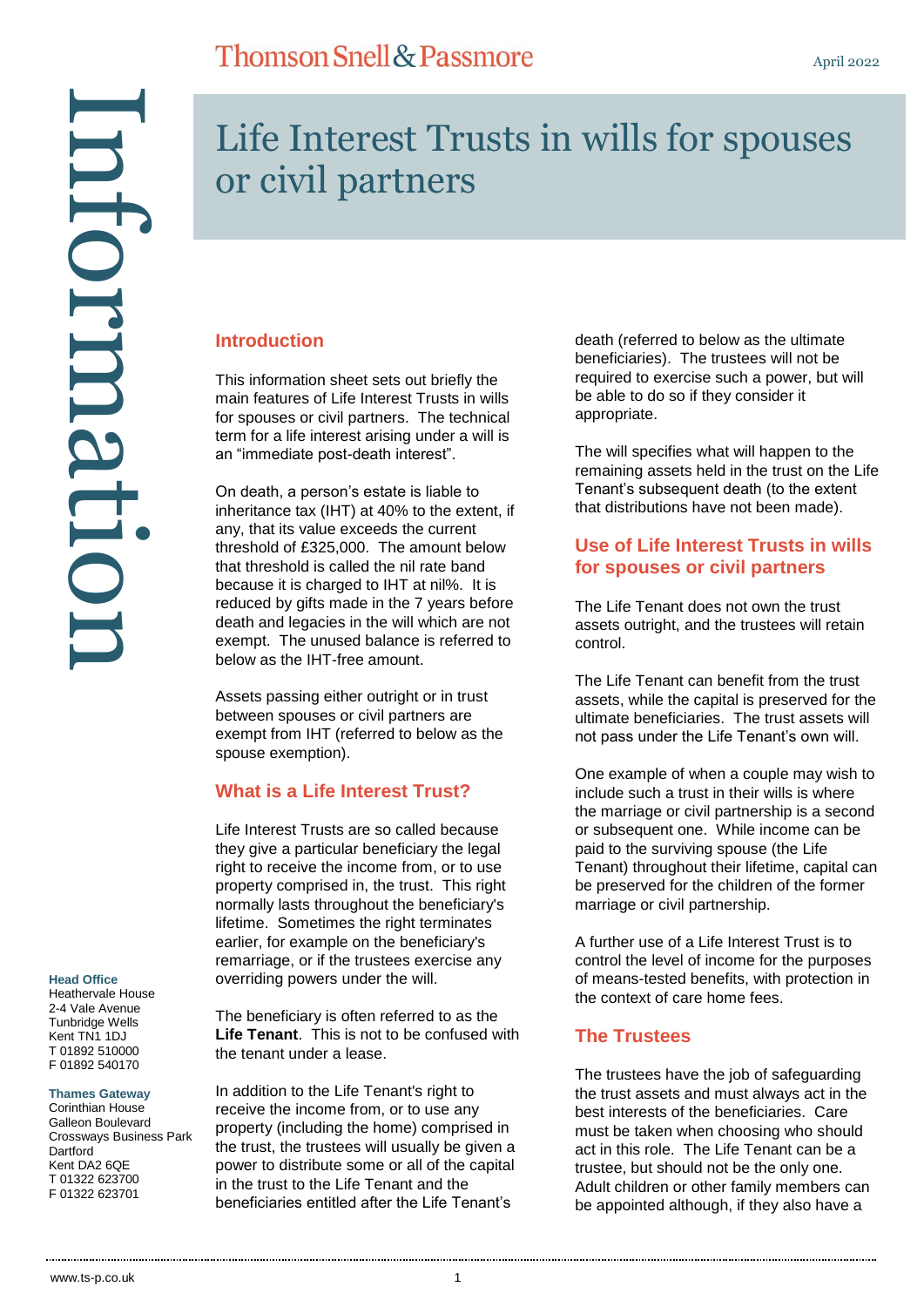# **Thomson Snell & Passmore**

### Life Interest Trusts in wills for spouses or civil partners

### Continued

personal interest in the trust, it may be preferable to appoint one or more professional, or other independent trustees, to reduce potential conflicts of interest. Unless the will provides otherwise, the trustees must act unanimously, so any one of them effectively has a power of veto.

As the trustees are often given wide powers to distribute trust capital, or even to declare that they hold some or all of the trust fund on new trusts (benefiting named beneficiaries), it will be helpful for them to have an indication of the circumstances in which this power might be exercised. Although not legally binding, the trustees will take into account the deceased's wishes when exercising their powers, unless there are good reasons why they should depart from them. These can be set out in a separate letter which accompanies the will.

### **Appropriate assets**

If a couple jointly own property, it should be owned as tenants in common rather than as joint tenants. This is so the deceased's share passes into the trust contained in their will, rather than automatically to the survivor. It is a simple step to sever an existing joint tenancy and convert it into a tenancy in common.

### **Tax implications**

### **1 IHT**

The Life Tenant is treated as if he or she owned the trust property for the purposes of IHT.

The assets passing to the trust will qualify for the spouse exemption for IHT on the testator's death. If the trustees distribute capital to the ultimate beneficiaries during the Life Tenant's lifetime, this will be treated for IHT in the same way as if the Life Tenant had made a gift. If the Life Tenant survives seven years from the date of the distribution, there will be no IHT liability. The trustees should seek professional advice before making any distribution.

Where a surviving spouse or civil partner dies after 9 October 2007 then to the extent, if any, that the IHT-free amount has not been used on the death of the first spouse or civil partner, the survivor's IHT-free amount can be increased. A life interest trust in favour of a surviving spouse does not use any of the testator's IHT free amount, ensuring that as much as possible is available to transfer to the estate of the surviving spouse on their eventual death. An additional residence nil rate band may also be available for estates where death occurs on or after 6 April 2017 and a share of the deceased's residence is left to lineal descendants. The allowance is worth £175,000 in the 2022/23 tax year. Again, if unused on the first death, this allowance is transferable between spouses or civil partners. However, the trustees should take professional advice as soon as possible after the first death to ensure that the residence nil rate band is not lost, if available.

On the Life Tenant's death, subject to any exemptions or reliefs which then apply, IHT will be payable on the combined value of the trust assets and the Life Tenant's own estate. The trustees will be responsible for paying the proportion of the IHT payable in relation to the trust assets.

### **2 Capital Gains Tax (CGT)**

The trustees will be liable to CGT currently at 20% (but at 28% on residential property if private residence relief is not available) in respect of any gains exceeding the trustees' available annual exemption (a maximum of £6,150 in 2022/23). If available in relation